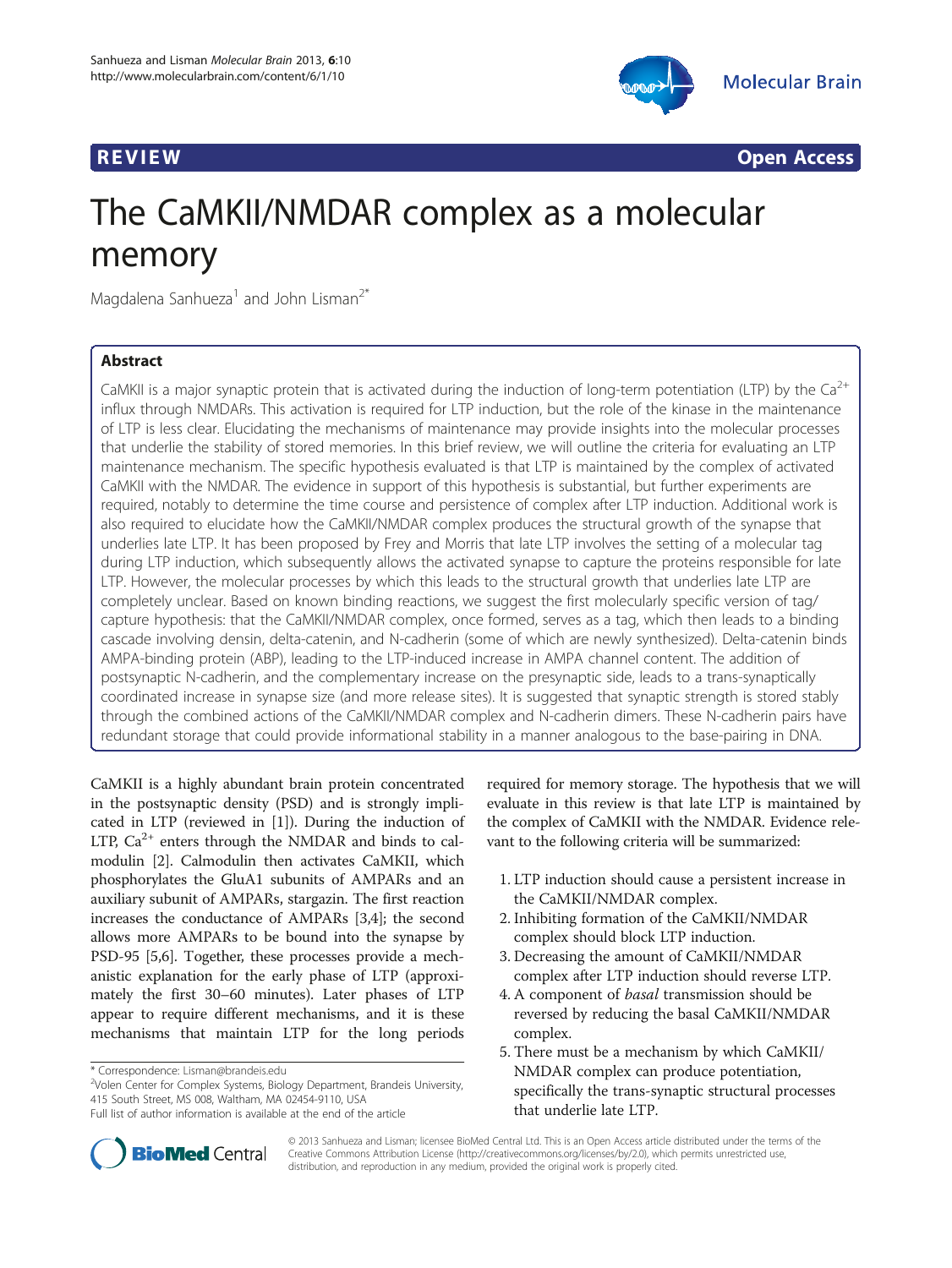# LTP induction should cause a persistent increase in the CaMKII/NMDAR complex

The initial evidence that CaMKII could interact with the NMDAR came from in vitro experiments showing that a fragment of GluN2B is a substrate for purified CaMKII (at 1303) [\[7](#page-6-0)]. It was noted that the binding affinity of GluN2B was much higher than for other CaMKII substrates. Subsequent experiments showed that CaMKII could form a tight complex with NMDAR and that the complex was present in living cells, as identified by crosslinking or coimmunoprecipitation (co-IP) [[8](#page-6-0)-[10\]](#page-6-0). Importantly, the amount of complex was increased substantially by stimulation that elevated intracellular  $Ca^{2+}$  and thereby activated CaMKII.

A critical assumption of the proposed model is that LTP produces an increase in the CaMKII/NMDAR complex that is persistent for the duration of LTP. This assumption remains to be tested directly, but there is relevant evidence. Stimulation of cultured neurons with glutamate/glycine (a form of chemical LTP) can trigger persistent translocation of CaMKII that requires kinase binding to GluN2B at what is termed the T-site [[11](#page-6-0)]. Importantly, the persistently translocated CaMKII is phosphorylated at T286 [[12\]](#page-6-0). Furthermore, chemical LTP produces translocation of CaMKII to the PSD, as visualized by electron microscopy; this persists for at least 1 hr after LTP induction, suggesting that there is persistent formation of the CaMKII/NMDAR complex [[13,14\]](#page-6-0).

The binding of CaMKII to the NMDAR requires an activated open form of the kinase. Therefore, the recent optical experiments [\[15](#page-6-0)] demonstrating that CaMKII is only transiently activated after LTP induction  $(\sim 1$  minute) could suggest that the CaMKII/ NMDAR complex is also transient. However, there are two reasons to doubt the generality of this conclusion. First, recent measurements indicate that the fraction of CaMKII subunits directly bound to the NMDAR and thereby locked in the open confirmation [[16](#page-6-0)] is a small fraction of the total CaMKII in spines and may be difficult to detect optically [[17](#page-6-0)]. Second, the optical measurements of CaMKII activation were made under conditions that did not evoke late LTP [\[18](#page-6-0)], raising the possibility that future measurement under conditions that did induce late LTP would evoke a detectable persistent component, as seen with induction protocols based on tetanic stimulation [\[19](#page-6-0)]. In any case, given that the key question is the duration of the LTP-induced increase in CaMKII/NMDAR complex, what is needed is a method (possibly based on FRET) that would make it possible to directly monitor the kinetics of complex formation and persistence.

## Inhibiting formation of the CaMKII/NMDAR complex should block LTP induction

To examine the functional role of complex formation, Barria and Malinow [[20](#page-6-0)] overexpressed a form of GluN2B having mutations near the CaMKII phosphorylation site (R1300Q and S1303D) that strongly interferes with binding [[21](#page-6-0)]. LTP was examined using a low-frequency pairing protocol. There was a significant (but not complete) block of potentiation in the first 10 minutes after LTP induction; at later times, the block was complete.

Related experiments were conducted in hippocampal slices from knockin (KI) mice in which CaMKII-GluN2B binding was impaired by the mutations L1298A and R1300Q [[22\]](#page-6-0). In these mice, the basal CaMKII/NMDAR complex was reduced by about 40%. Activity-dependent formation of complex in cell cultures was more strongly reduced. LTP induced by high-frequency stimulation in slice experiments was reduced, but only by about 50%. It is unclear whether the smaller reduction than in the Barria/Malinow experiments is due to a slightly different mutation, to the difference in animal age, or to a difference in the LTP induction protocol.

Another method for interfering with the CaMKII/ NMDAR complex utilized transgenic mice in which the whole C-terminal GluN2B fragment could be induced [[23\]](#page-6-0). The LTP induced by high-frequency stimulation was reduced by about 50%. It is unclear whether this reduction was due to inhibiting CaMKII activity or to inhibiting the formation of the CaMKII/NMDAR complex.

A complementary experiment would be to determine the effects of increasing the CaMKII/NMDAR complex. Overexpression of activated CaMKII holoenzyme increases synaptic strength and spine size, provided that phosphorylation of T305/306 is prevented [[24](#page-6-0)]. It would be expected that this form of holoenzyme would increase the CaMKII/ NMDAR complex and synapse size, but this has not been directly tested.

## Decreasing the amount of CaMKII/NMDAR complex after LTP induction should reverse LTP

An important tool has been the development of a related group of peptides (CN27; CN21; CN19) that block the for-mation of the CaMKII/NMDAR complex in vitro [[25](#page-6-0)]. This peptide family derives from a fragment of an endogenous CaMKII inhibitor protein, CaMKIIN [\[26](#page-6-0)]. This protein strongly binds to a site on CaMKII (the T-site) in addition to the catalytic site to which other peptide inhibitors mainly bind (these are based on the sequence of the CaMKII regulatory domain). It is to the T-site that the NMDAR itself binds.

Application of CN21 can reverse LTP in hippocampal slices [[27\]](#page-6-0), as shown in Figure [1.](#page-2-0) An action of this kind would be consistent with an effect on either LTP expression or maintenance processes. An experiment that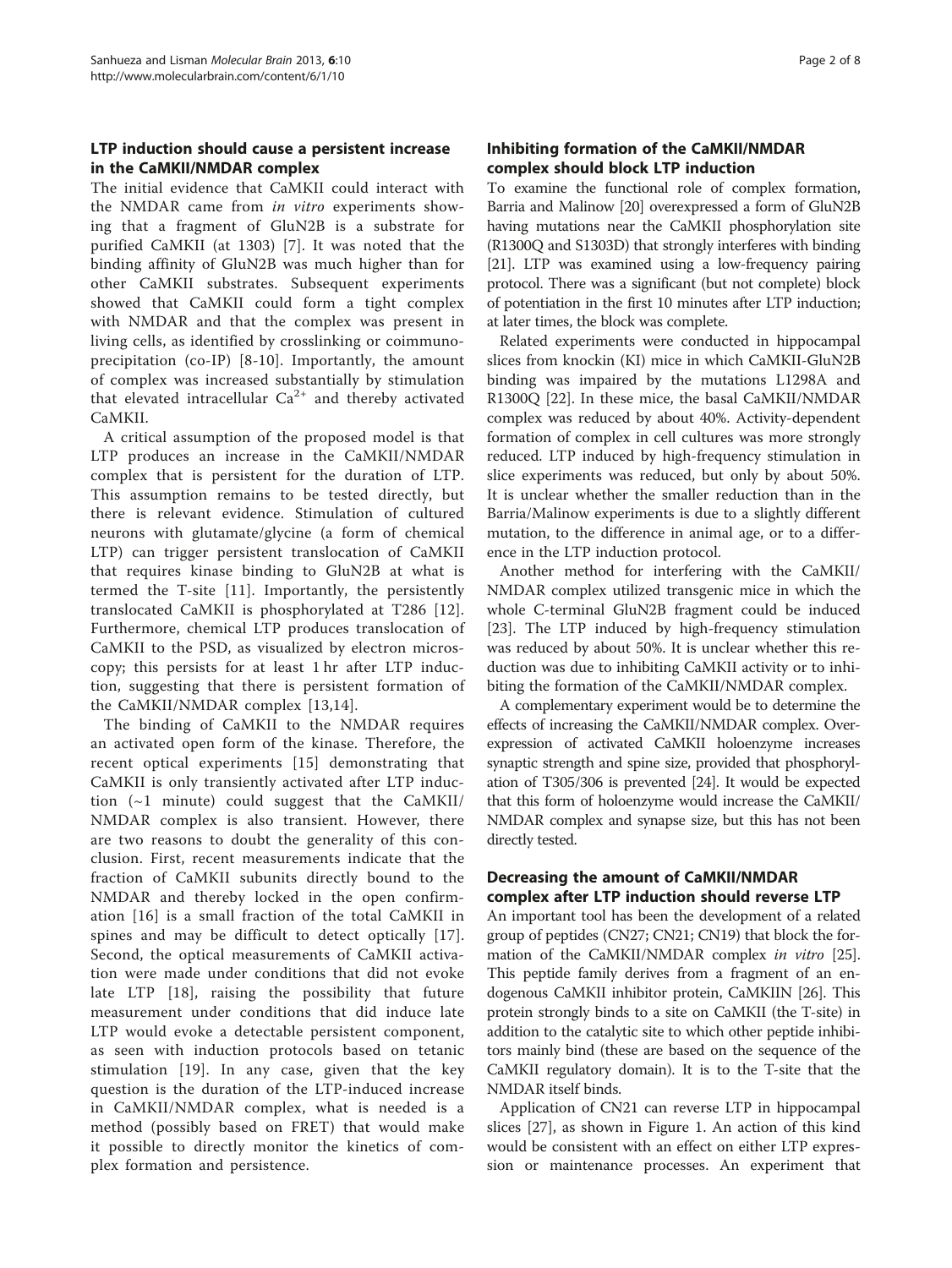<span id="page-2-0"></span>

distinguishes between these possibilities is to remove the peptide; if the effect was on expression, LTP should recover. Figure 1 shows that LTP does not return. It could be argued that this lack of return resulted from damage; however, the ability to then reinduce LTP argues against this possibility. Thus, CN21 appears to reset a molecular switch that controls LTP maintenance.

Several controls point to the fact that CN21 works in slices to reduce the CaMKII/NMDAR complex, as expected from in vitro work. First, the peptide reduced the amount of basal complex, as measured by co-IP (basal transmission was also reduced; see next section). If somewhat lower concentrations of CN21 were used (5  $\mu$ M instead of 20  $\mu$ M), there was no reduction in the CaMKII/NMDAR complex and no persistent reduction in basal transmission. Second, the peptide produced a small but statistically significant reduction in the amount of CaMKII bound in spines. Third, CN21 produced a large reduction in the activity-dependent increase of CaMKII in the PSD [[28](#page-6-0)].

The ability of CN compounds to rapidly reverse LTP is not shared by other peptides that primarily inhibit the CaMKII catalytic site [\[29,30](#page-6-0)]. This suggests that the reversal is due to interference with structural rather than enzymatic reactions. This could mean that there is no role for enzymatic activity (including autophosphorylation-induced autonomous activity [\[16](#page-6-0)]) during LTP maintenance. Alternatively, the effects of inhibiting such activity may require many hours to develop and thus have not been seen in the much shorter experiments performed thus far. Indeed, experiments have shown that although phosphatase is present in the PSD, there is negligible dephosphorylation of CaMKII T286 within 1 hr [[31\]](#page-6-0).

# A component of basal transmission should be reversed by reducing the basal CaMKII/NMDAR complex

LTP has been observed in vivo during learning [\[32,33](#page-6-0)]. Moreover, synapses that have undergone learningdependent LTP cannot then undergo LTP by electrical stimulation. This occlusion suggests that learning has saturated the normal LTP process. It would thus be expected that at least part of basal transmission, as measured in hippocampal slices, is the result of LTP-like events that occurred while the animal was alive. This inference is confirmed by analysis of unitary responses in the slice: the stronger the basal transmission, the smaller the magnitude of the LTP that can be induced [[34](#page-6-0),[35](#page-6-0)].

Based on the data outline in the above paragraph, a strong expectation is that an agent that affects a synaptic memory mechanism should reduce basal transmission. Consistent with this, CN compounds depress basal transmission [\[27](#page-6-0)]. Moreover, this depression persists after removal of the CN compound, and the LTP that can then be induced is larger than if a scrambled control peptide or no peptide had been applied.

CN-induced depression is observed for drug concentrations necessary to disrupt basal CaMKII-NMDAR interaction in the slices, but not for lower concentrations causing only kinase inhibition [[27\]](#page-6-0). Moreover, this type of depression is different from known forms of activitydependent long-term depression (LTD), and it does not require  $Ca^{2+}$  influx, protein synthesis, or degradation [[36\]](#page-6-0). The CN-induced persistent depression was barely detected in very young animals (P7-P10; [\[36](#page-6-0)]) for which CaMKII content at synapses is comparatively much lower [\[37,38\]](#page-6-0). Taken together, these findings strongly suggest that CN-induced depression of basal transmission is caused by breakdown of the CaMKII-NMDAR interaction at the synapse. Perhaps inconsistent with this conclusion is the fact that basal transmission was not reduced when the basal level of CaMKII/NMDAR complex was reduced by knockin of NMDAR mutations [[22\]](#page-6-0). However, it is difficult to interpret such knockin experiments because known homeostatic processes could have normalized transmission over the lifetime of the animal.

## There must be a mechanism by which CaMKII/ NMDAR complex can lead to the trans-synaptic structural growth that underlies late LTP

LTP has an early phase that does not involve synapse growth and does not require protein synthesis; this is followed within  $\sim$ 1 hr by late LTP, which involves synapse growth and requires protein synthesis [[39,40\]](#page-6-0). An important concept is the tag and capture model [\[41](#page-7-0)]. According to this model, strong stimulation leads to "tagging" of the stimulated synapse by addition of a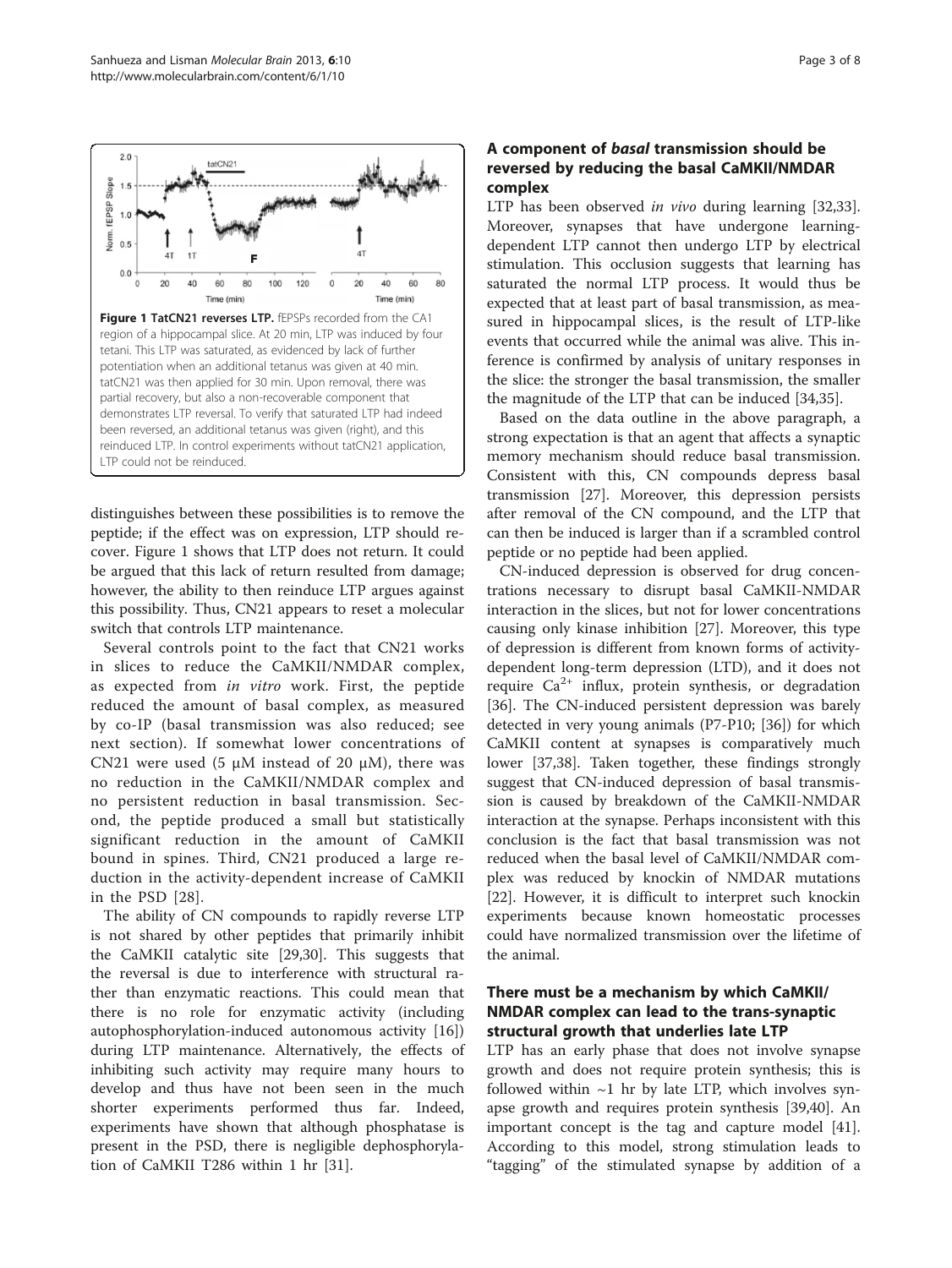<span id="page-3-0"></span>protein; this then serves to capture newly synthesized proteins, leading to late LTP at the activated synapse. Evidence suggests that CaMKII is the tag [\[42,43\]](#page-7-0).

Relatively little is known about how proteins produce the synaptic growth that underlies late LTP. One area of progress has established a key role for N-cadherin, a homophilic adhesion molecule that forms a trans-synaptic linkage between the presynaptic and postsynaptic sides of the synapse. Pharmacological experiments, gene knockout experiments, conditional knockout experiments, and RNAi experiments all show that N-cadherin is required for late LTP (but not for early LTP) [[44](#page-7-0)-[46](#page-7-0)]. Furthermore, LTP induction causes synthesis of N-cadherin and its insertion into the synapse [\[44\]](#page-7-0). Finally, electron microscopy shows that overexpression of N-cadherin can increase synapse size [\[47](#page-7-0)]. Thus, although there are many forms of adhesion molecules at synapses, N-cadherin appears to be of central importance in late LTP.

There have been no previous suggestions about the cascade of biochemical events by which LTP induction results in the incorporation of N-cadherin into the synapse. Figure 2 shows a working hypothesis based on known binding interactions. It is proposed that the CaMKII/NMDAR complex acts as a structural seed for a series of binding reactions that gradually increase synapse size and strength, thereby accounting for late LTP. The following known binding interactions could be involved: densin-180 (and actinin) binds to the CaMKII

in the CaMKII/NMDAR complex [[48,49\]](#page-7-0); delta-catenin binds to densin [[50](#page-7-0)]; and N-cadherin binds to delta-catenin [[51](#page-7-0)]. As noted above, overexpression of N-cadherin leads to synapse growth. We thus posit that the addition of Ncadherin to the synapse during late LTP similarly leads to synapse growth. An important constraint on any model of synapse growth is that it must be trans-synaptically coordinated, leading to precise registration of the edges of the presynaptic grid and postsynaptic density [\[52\]](#page-7-0). The role of the N-cadherin trans-synaptic dimers in organizing synaptic growth provides a simple explanation of this coordination (Figure [3](#page-4-0)).

Physiological analysis suggests that late LTP involves both addition of AMPA receptors and an increase in presynaptic release sites [[53,54\]](#page-7-0). It is thus of interest that delta-catenin binds to AMPA-binding protein (ABP) [[55\]](#page-7-0) and may thereby increase the AMPA channel (notably GluA2) content of the synapse [[56-58\]](#page-7-0). Ncadherin can also bind directly to GluA2 [[59](#page-7-0)], see also [[60\]](#page-7-0). There is relatively little that can be said about the presynaptic changes that lead to enhanced vesicle release. It is known that overexpression of postsynaptic N-cadherin affects presynaptic function [\[61\]](#page-7-0), but how this happens is unclear. Perhaps presynaptic N-cadherin is brought into the synapse simply by binding to postsynaptic N-cadherin. Alternatively, insertion of presynaptic N-cadherin might depend on the presynaptic activation of CaMKII [[62](#page-7-0)], translocation of CaMKII to the pre-

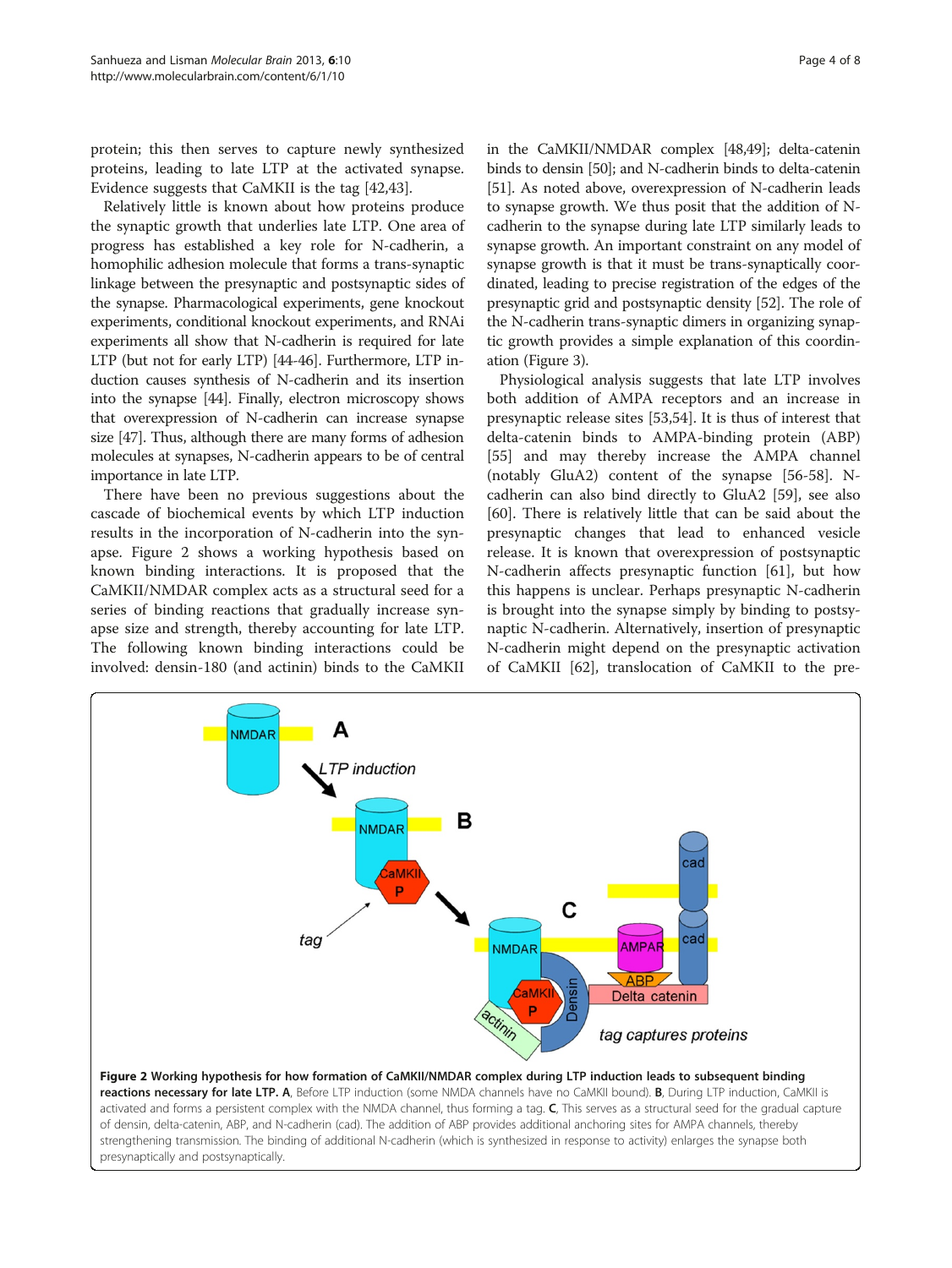<span id="page-4-0"></span>

synaptic grid [[63\]](#page-7-0), and a protein linkage to N-cadherin [[51\]](#page-7-0) analogous to the postsynaptic linkage described in Figure [2](#page-3-0).

It is noteworthy that Figure 3 suggests a limited analogy to DNA: just as in DNA, there are two crosslinked backbone structures attached to elements that link the two backbone structures by a pairing rule (in DNA, the rule is heterologous; here, it is homologous). The existence of two backbone structures provides redundant information storage. Thus the N-cadherin dimers could contribute to informational stability, just as base-pairing does in DNA. Specifically, if one member of an Ncadherin dimer was lost in the process of turnover, the existence of the other member could serve as a basis for repair. In this way, the number of N-cadherin dimers could be stable despite turnover of N-cadherin. This stability, in turn, could help to stabilize the CaMKII/ NMDAR complex, as described in the next paragraph.

Although we have posited that the CaMKII/NMDAR complex brings about the capture of the protein complex that includes actinin, densin, delta-catenin, and Ncadherin, the complex, once established, may be important for the stabilization of CaMKII/NMDAR complex during protein turnover. During turnover of CaMKII, phosphorylated CaMKII holoenzymes may be removed from the NMDAR, leaving a pocket formed by densin and actinin. This pocket is relatively stable because it is held there by other parts of the complex that include the N-cadherin dimmers (Figure [2\)](#page-3-0). The phospho-CaMKII that left the pocket can be replaced by CaMKII that is either not phosphorylated (but with  $Ca^{2+}/c$ almodulin bound) or weakly phosphorylated. There, CaMKII can bind to GluN2B [\[11\]](#page-6-0) and will become autophosphorylated as a result of stimulation by actinin [\[64](#page-7-0)] and GluN2B [[16](#page-6-0)] and because PSD CaMKII is protected from phosphatase

[[31](#page-6-0)] (probably because of the protein structure around bound CaMKII). This highly phosphorylated state then leads to tighter binding to the NMDAR [\[11\]](#page-6-0). In this way, the original tight complex of CaMKII bound to the NMDAR can be restored despite the molecular turnover.

This model provides an explanation for why overexpression of catalytically dead CaMKII can reverse memory (see next section). Specifically, this form (K42M) can bind to the NMDAR (albeit weakly), but not undergo the autophosphorylation necessary for tight binding to the NMDAR [[11](#page-6-0)] and densin [\[65](#page-7-0)]. Weak binding to the NMDAR and densin may ultimately lead to dissociation of the entire complex, resulting in loss of LTP and memory.

Our model leads to testable predictions: that densin-180, delta-catenin, and N-cadherin are required for synapse growth and late LTP. As noted earlier, N-cadherin is required for late LTP (but not early LTP) and for synapse growth. Knockout of delta-catenin or densin does not block early LTP [[58,66](#page-7-0)]; the effect on late LTP or synapse growth has not been tested.

# Effect of altering the CaMKII/NMDAR complex on behavioral tests of memory

Evidence that CaMKII signaling contributes strongly to the maintenance of nonspatial forms of memory has recently been published. One line of work comes from research on addiction in rats [[67](#page-7-0)]. It was found that a persistent reversal of drug-induced sensitization could be produced by transient expression of a kinase-dead CaM-KII mutant (K42M). In these experiments, animals were initially subjected to repetitive amphetamine exposure. Subsequently, transient virally mediated expression of K42M produced a persistent block of the normal longlasting behavioral response to the drug (enhanced loco-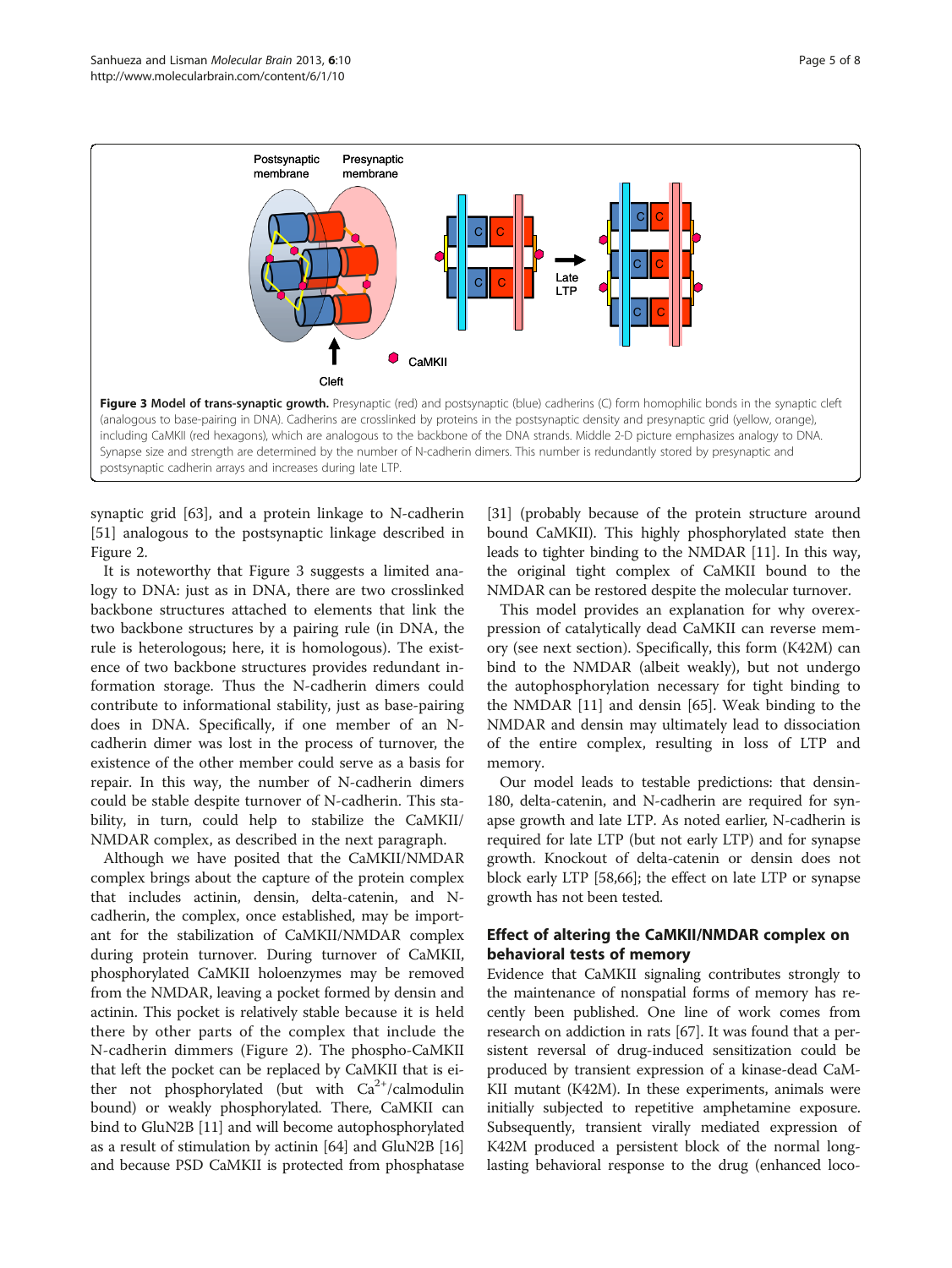motion and drug self-administration). Because expression of K42M had ceased at the time of testing, the action of K42M must have been to reset a memory switch. In addition to the lack of catalytic activity and autophosphorylation, K42M displays an altered pattern of synaptic translocation in cultured neurons. While transient translocation is not affected [[68,69\]](#page-7-0), the strength of binding to the NMDAR is strongly decreased [[21](#page-6-0)[,70\]](#page-7-0). Thus, there is a reasonable basis for suspecting that K42M can erase a memory by acting as a dominant negative for stable CaM-KII/NMDAR complex. A further indication that CaMKII is involved in the maintenance of behavioral memory comes from the experiments of [[71](#page-7-0)]. They found that conditioned fear could be erased by transient post-learning inhibition of overexpressed CaMKII. However, the inhibition was animal-wide, so the location and physiological correlate of this effect are unclear.

Recent experiments have sought to test directly the role of the CaMKII/NMDAR complex in memory. To address this issue, [[22\]](#page-6-0) utilized a knockin mouse with mutations L1298A and R1300Q in GluN2B that interfere with that interferes with the formation of the CaMKII/NMDAR complex. A key finding was that spatial memory in the Morris water maze task, when measured at 1 or 3 days after the last training session, was greatly reduced (memory 1-2 hr after each training session was not reduced). Interpretation of the results is complicated by the fact that the mutation only produced a partial reduction in the basal CaMKII/NMDAR complex and only a  $~50\%$  reduction in LTP. It is thus possible that the learning that occurred in this task was due to this remaining ability of complex to form. It is also of interest to consider the possibility that CaMKII can form other complexes (i.e., not with NMDARs) that contribute to synaptic enhancement. Indeed, if presynaptic CaMKII is necessary for binding of N-cadherin and growth of the presynaptic active zone, the binding of CaMKII to a presynaptic protein, possibly  $Ca^{2+}$  channels [\[72](#page-7-0)], could contribute to presynaptic structural changes during LTP. A further question is whether memory maintenance can be reversed by interfering with the CaMKII/NMDAR complex after learning. Only one study thus far deals with this issue [[73\]](#page-7-0). It was found that a CN peptide injected into the cingulate cortex was able to reverse a form of central pain. Importantly, induction of central pain produced a large increase in the amount of CaMKII/NMDAR complex in PSDs of the cingulate, and this increase was reversed by CN.

## The PKM-zeta alternative

It is noteworthy that a major alternative hypothesis [\[74](#page-7-0)], that memory is stored by a persistent increase in PKM-

zeta, has substantial weaknesses, many of which have only recently become apparent. A critical test of the effect of PKM-zeta to reverse LTP maintenance has not been done. While it was shown that LTP in the slice could be reduced by ZIP, it was not shown that this reduction persisted after removal of ZIP [[75](#page-7-0)]. In different experiments in which ZIP was transiently injected in vivo, the drug was still present 2 hr after injection, as shown by immunochemistry; no removal of drug was demonstrated [\[76](#page-7-0)]. Thus, the existing experiments do not distinguish between effects on LTP maintenance and effects on LTP expression. Furthermore, recent work casts strong doubt on whether ZIP has its effect by an action on PKM-zeta [[1,](#page-6-0)[77,78\]](#page-7-0). Importantly, recent work from the Sacktor laboratory demonstrates that the control peptide (scrambled ZIP) can also inhibit PKM-zeta and is only three times less effective than ZIP [\[79](#page-7-0)]. With such small differences in efficacy, it would take very precise administration of these peptides to produce a differential effect, but the concentrations used in in vivo experiments were highly imprecise (several orders of magnitude above the  $K_d$ ) [\[1\]](#page-6-0). Thus, the differential effects on ZIP and scrambled ZIP are probably due to an effect on some target other than PKM-zeta. Finally, knockout of this enzyme did not affect late LTP, memory, or the effect of ZIP [\[80](#page-7-0)] (but see [\[81](#page-7-0)]). Thus, the evidence that PKM-zeta is the molecular basis of memory is not compelling.

## **Conclusions**

The CaMKII/NMDAR complex is a promising candidate as the molecular basis of memory storage. Although there is increasing evidence that CaMKII and its binding partners form a molecular memory, additional work is required to prove this hypothesis. In particular, methods for studying the formation and persistence of the complex during actual LTP are needed. Furthermore, much additional work is required at the behavioral level to test the role of the CaMKII and the CaMKII/NMDAR complex in the persistence of memory. Most of the work on this complex has been done in the hippocampus Thus, it will be of particular importance to determine whether interference with the complex in the hippocampus can reverse a hippocampal-dependent spatial memory.

An important unresolved question is whether the importance of CaMKII/NMDAR complex in LTP maintenance, as demonstrated in Figure [1,](#page-2-0) will be specific for CA1 or more generally applicable to synapses. One perspective on this question comes from analysis of the PSDs, which are generally isolated from whole brains. Structural analysis shows that these PSDs are nearly tight-packed with CaMKII [\[82\]](#page-7-0). Given that these PSDs are representative of the whole brain, it seems likely that a critical role for CaMKII will be a widespread property.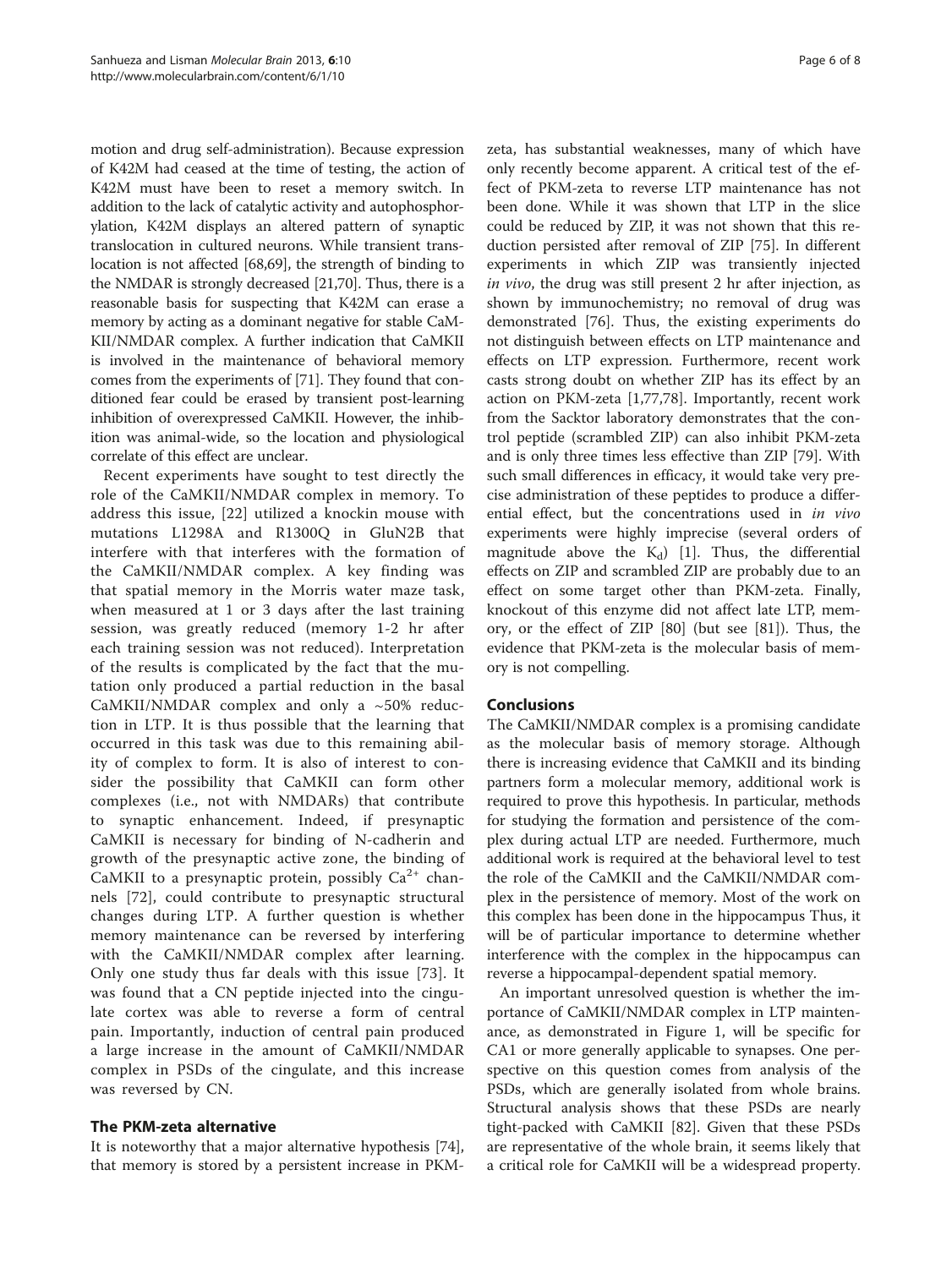<span id="page-6-0"></span>It has become increasingly clear that an important aspect of activity-dependent synaptic plasticity is the making and breaking of synaptic connections. Recent work shows that the ability of activity to stabilize synaptic connections is dependent on the CaMKII/NMDAR complex [\[83](#page-7-0)]. Thus, similar mechanisms may be involved in changes in synaptic strength and in stabilization of synaptic connections.

#### Competing interests

The authors declare that they have no competing interests.

## Authors' contributions

JL and MS contributed equally to writing this review. Both authors read and approved the final manuscript.

#### Acknowledgements

We thank Nikolai Otmakhov and Roger Colbran for comments on the manuscript. This work was supported by grants from the Ellison Foundation (J.L.), NIH Award Number R01DA027807 from the National Institute on Drug Abuse (J.L.), and University of Chile VID ENL-3/12 (M.S.).

#### Author details

<sup>1</sup>Department of Biology, Faculty of Sciences, University of Chile, Las Palmeras 3425, Santiago 7800024, Chile. <sup>2</sup>Volen Center for Complex Systems, Biology Department, Brandeis University, 415 South Street, MS 008, Waltham, MA 02454-9110, USA.

### Received: 6 December 2012 Accepted: 17 January 2013 Published: 14 February 2013

#### References

- 1. Lisman J, Yasuda R, Raghavachari S: Mechanisms of CaMKII action in longterm potentiation. Nat Rev Neurosci 2012, 13(3):169-182.
- 2. Faas G, et al: Calmodulin as a direct detector of Ca2+ signals. Nat Neurosci 2011, 14(3):301–304.
- 3. Benke TA, et al: Modulation of AMPA receptor unitary conductance by synaptic activity. Nature 1998, 393(6687):793–797.
- 4. Kristensen AS, et al: Mechanism of Ca2+/calmodulin-dependent kinase II regulation of AMPA receptor gating. Nat Neurosci 2011, 14(6):727–35.
- 5. Tomita S, et al: Bidirectional synaptic plasticity regulated by phosphorylation of stargazin-like TARPs. Neuron 2005, 45(2):269–77.
- 6. Opazo P, et al: CaMKII triggers the diffusional trapping of surface AMPARs through phosphorylation of stargazin. Neuron 2010, 67(2):239–252.
- 7. Omkumar RV, et al: Identification of a phosphorylation site for calcium/ calmodulindependent protein kinase II in the NR2B subunit of the N-methyl-D-aspartate receptor. J Biol Chem 1996, 271(49):31670–31678.
- 8. Strack S, Colbran RJ: Autophosphorylation-dependent targeting of calcium/ calmodulin-dependent protein kinase II by the NR2B subunit of the N-methyl- D-aspartate receptor. J Biol Chem 1998, 273(33):20689–20692.
- Gardoni F, et al: Calcium/calmodulin-dependent protein kinase II is associated with NR2A/B subunits of NMDA receptor in postsynaptic densities. J Neurochem 1998, 71(4):1733–1741.
- 10. Leonard AS, et al: Calcium/calmodulin-dependent protein kinase II is associated with the N-methyl-D-aspartate receptor. Proc Natl Acad Sci USA 1999, 96(6):3239–3244.
- 11. Bayer KU, et al: Transition from reversible to persistent binding of CaMKII to postsynaptic sites and NR2B. J Neurosci 2006, 26(4):1164–1174.
- 12. Appleby VJ, et al: LTP in hippocampal neurons is associated with a CaMKII-mediated increase in GluA1 surface expression. J Neurochem 2011, 116(4):530–543.
- 13. Otmakhov N, et al: Persistent accumulation of calcium/calmodulindependent protein kinase II in dendritic spines after induction of NMDA receptor-dependent chemical long-term potentiation. The Journal of neuroscience: the official journal of the Society for Neuroscience 2004, 24(42):9324–31.
- 14. Zhang YP, Holbro N, Oertner TG: Optical induction of plasticity at single synapses reveals input-specific accumulation of alphaCaMKII. Proc Natl Acad Sci USA 2008, 105(33):12039–44.
- 15. Lee SJ, Yasuda R: Spatiotemporal Regulation of Signaling in and out of Dendritic Spines: CaMKII and Ras. The open neuroscience journal 2009, 3:117–127.
- 16. Bayer KU, et al: Interaction with the NMDA receptor locks CaMKII in an active conformation. Nature 2001, 411(6839):801–5.
- 17. Feng B, Raghavachari S, Lisman J: Quantitative estimates of the cytoplasmic, PSD, and NMDAR-bound pools of CaMKII in dendritic spines. Brain Res 2011, 1419:46-52.
- 18. Tanaka J-I, et al: Protein synthesis and neurotrophin-dependent structural plasticity of single dendritic spines. Science 2008, 319(5870):1683–1687.
- 19. Fukunaga K, et al: Long-term potentiation is associated with an increased activity of Ca2+/calmodulin-dependent protein kinase II. J Biol Chem 1993, 268(11):7863–7.
- 20. Barria A, Malinow R: NMDA receptor subunit composition controls synaptic plasticity by regulating binding to CaMKII. Neuron 2005, 48(2):289–301.
- 21. Strack S, McNeill RB, Colbran RJ: Mechanism and regulation of calcium/ calmodulin-dependent protein kinase II targeting to the NR2B subunit of the N-methyl-D-aspartate receptor. J Biol Chem 2000, 275(31):23798–806.
- 22. Halt A, et al: CaMKII binding to GluN2B is critical during memory consolidation. EMBO J 2012, 31(5):1203–1216.
- 23. Zhou Y, et al: Interactions between the NR2B receptor and CaMKII modulate synaptic plasticity and spatial learning. J Neurosci 2007, 27(50):13843–13853.
- 24. Pi HJ, et al: CaMKII control of spine size and synaptic strength: role of phosphorylation states and nonenzymatic action. Proc Natl Acad Sci USA 2010, 107(32):14437–42.
- 25. Vest RS, et al: Dual mechanism of a natural CaMKII inhibitor. Mol Biol Cell 2007, 18(12):5024–33.
- 26. Chang BH, Mukherji S, Soderling TR: Characterization of a calmodulin kinase II inhibitor protein in brain. Proc Natl Acad Sci USA 1998, 95(18):10890–5.
- 27. Sanhueza M, et al: Role of the CaMKII/NMDA receptor complex in the maintenance of synaptic strength. J Neurosci 2011, 31(25):9170-9178.
- 28. Dosemeci A, et al: The effect of CaMKII inhibitor tatCN21 on the re-distribution of CaMKII and SynGAP in hippocampal neurons under excitatory conditions. SFN Program#/Poster#: 43.15/C53. In Society for Neuroscience. New Orleans; 2012.
- 29. Otmakhov N, Griffith LC, Lisman JE: Postsynaptic inhibitors of calcium/ calmodulin-dependent protein kinase type II block induction but not maintenance of pairing-induced long-term potentiation. J Neurosci 1997, 17(14):5357–5365.
- 30. Chen HX, et al: Is persistent activity of calcium/calmodulin-dependent kinase required for the maintenance of LTP? J Neurophysiol 2001, 85(4):1368–1376.
- 31. Mullasseril P, et al: A structural mechanism for maintaining the 'on-state' of the CaMKII memory switch in the post-synaptic density. J Neurochem 2007, 103(1):357–64.
- 32. Gruart A, Munoz MD, Delgado-Garcia JM: Involvement of the CA3-CA1 synapse in the acquisition of associative learning in behaving mice. The Journal of neuroscience: the official journal of the Society for Neuroscience 2006, 26(4):1077–87.
- Whitlock JR, et al: Learning induces long-term potentiation in the hippocampus. Science 2006, 313(5790):1093–7.
- 34. Liao D, Jones A, Malinow R: Direct measurement of quantal changes underlying long-term potentiation in CA1 hippocampus. Neuron 1992, 9(6):1089–1097.
- 35. Debanne D, Gahwiler BH, Thompson SM: Heterogeneity of synaptic plasticity at unitary CA3-CA1 and CA3-CA3 connections in rat hippocampal slice cultures. The Journal of neuroscience: the official journal of the Society for Neuroscience 1999, 19(24):10664–71.
- 36. Gouet C, et al: On the Mechanism of Synaptic Depression Induced by CaMKIIN, an Endogenous Inhibitor of CaMKII. PLoS One 2012, 7(11):e49293.
- 37. Petralia RS, et al: Ontogeny of postsynaptic density proteins at glutamatergic synapses. Mol Cell Neurosci 2005, 29(3):436–52.
- 38. Swulius MT, et al: Structure and composition of the postsynaptic density during development. J Comp Neurol 2010, 518(20):4243-60.
- 39. Bailey CH, Kandel ER: Synaptic remodeling, synaptic growth and the storage of long-term memory in Aplysia. Prog Brain Res 2008, 169:179–198.
- 40. Bourne JN, Harris KM: Coordination of size and number of excitatory and inhibitory synapses results in a balanced structural plasticity along